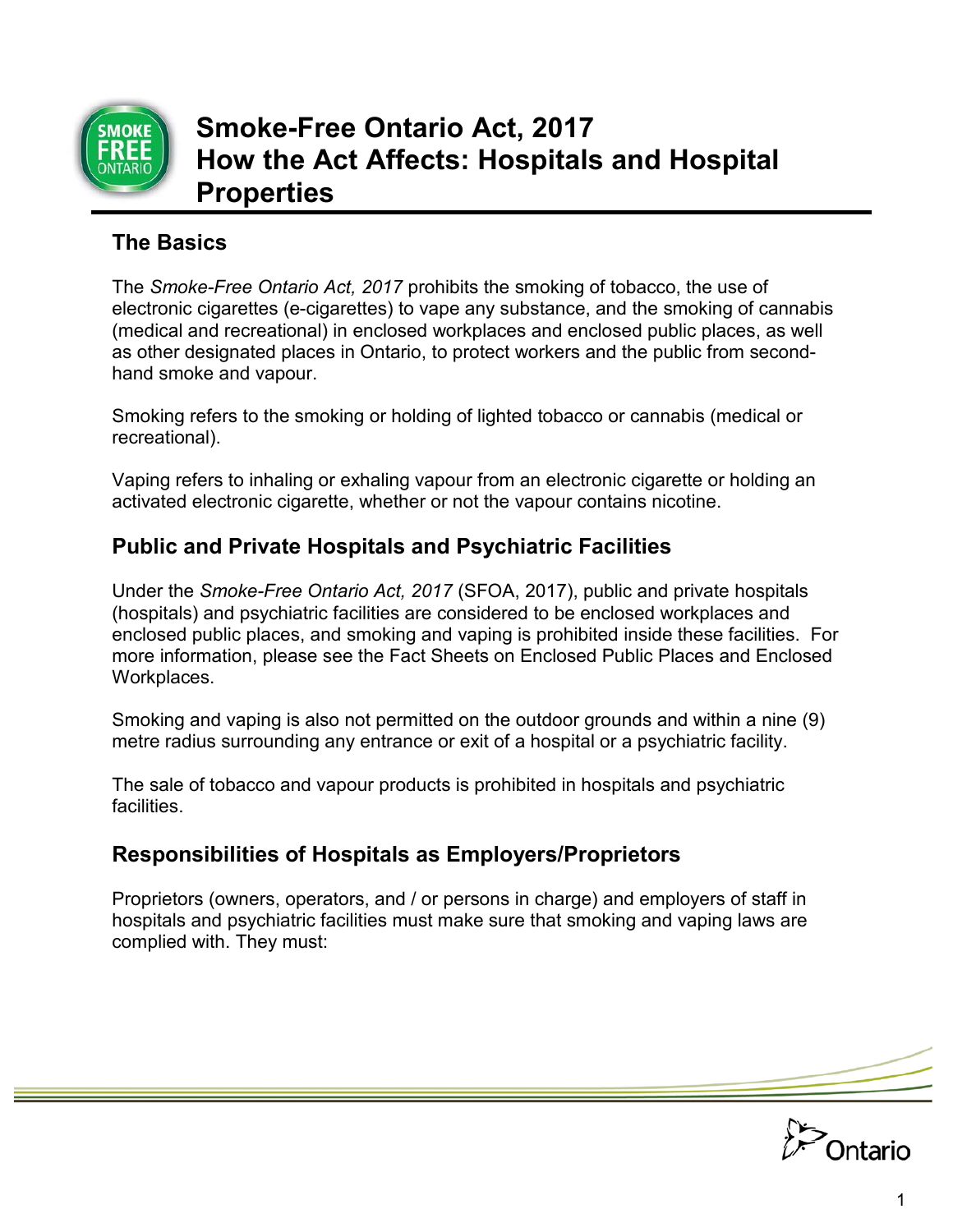- Give notice to staff, patients and visitors that smoking and vaping is not allowed in the smoke-free and vape-free areas.
- Post "No Smoking" and "No Vaping", or a dual "No Smoking and No Vaping" sign at entrances, exits and washrooms of the area, in appropriate locations and in sufficient numbers, to ensure that the public is aware that smoking and vaping is not allowed.
- Ensure that no ashtrays or similar items remain in the smoke-free and vape-free areas.
- Ensure that employees, patients and visitors do not smoke or vape in the smokefree and vape-free areas.
- Ensure that someone who refuses to comply with the smoking and vaping ban does not remain in the smoke-free and vape-free area.

#### **Use of Tobacco for Traditional Indigenous Cultural or Spiritual Purposes**

The proprietor of a hospital or psychiatric facility must, at the request of an Indigenous resident, set aside an indoor area in the facility for the use of tobacco for traditional Indigenous cultural or spiritual purposes.

The restriction on smoking or holding lighted tobacco in the smoke-free areas of a hospital or a psychiatric facility does not apply to tobacco used for traditional Indigenous cultural or spiritual purposes.

# **Enforcement**

Local public health units will carry out inspections and respond to complaints regarding the sale of tobacco and vapour products, and smoking and vaping in hospitals and psychiatric facilities. Local public health units will also respond to complaints regarding smoking or vaping on the outdoor smoke-free and vape-free areas of a hospital and psychiatric facility.

# **Penalties**

#### **Failing to comply with prohibition on smoking or vaping**

An individual found to be smoking or vaping in the smoke-free and vape-free area (indoor or outdoor) of a hospital or psychiatric facility may be charged with an offence, and if convicted, could face a maximum fine of \$1,000 (for a first offence) or \$5,000 (for any further offence).

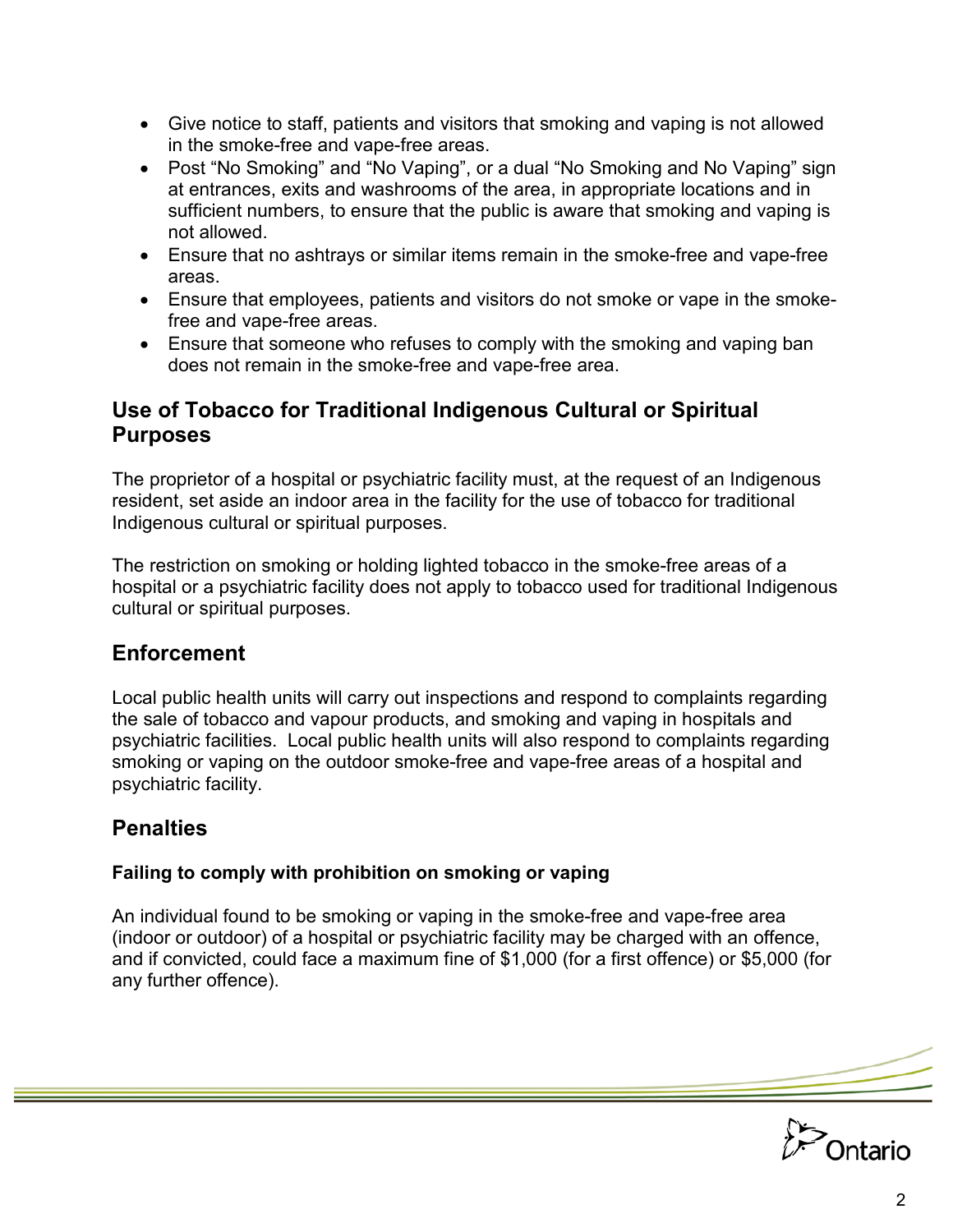A proprietor or employer of a hospital or psychiatric facility that fails to fulfill their responsibility under the law may be charged with an offence, and if convicted, could face a maximum fine:

Signage responsibilities

- For individuals: \$2,000 (for a first offence); \$5000 (for a second offence); \$10,000 (for a third offence); \$50,000 (four or more offences).
- For corporations: \$5,000 (for a first offence); \$10,000 (for a second offence); \$25,000 (for a third offence); \$75,000 (four or more offences).

Other responsibilities

- For individuals: \$1,000 (for a first offence); \$5,000 (two or more offences).
- For corporations: \$100,000 (for a first offence); \$300,000 (two or more offences).

#### **Failing to comply with prohibition on selling tobacco or vapour products**

Any individual convicted of selling tobacco or vapour products in a hospital or psychiatric facility could face a maximum fine ranging from \$2,000 to \$50,000, depending on the individual's number of prior convictions.

Any corporation convicted of selling tobacco in a hospital or psychiatric facility could face a maximum fine ranging from \$5,000 to \$75,000, depending on the corporation's number of prior convictions.

#### **Failing to accommodate right of Indigenous residents**

Any operator of a hospital that fails to meet an Indigenous resident's request for an indoor area to use tobacco for traditional Indigenous cultural or spiritual purposes may be charged with an offence, and if convicted, could face a maximum fine of \$4,000 (in the case of an individual) or \$10,000 (in the case of a corporation).

This fact sheet is intended as a quick reference only and should not be considered to be legal advice. For more information, please contact your local Public Health Unit.

You may also obtain information by calling toll-free:

- **INFOline** 1-866-532-3161
- **TTY** 1-800-387-5559